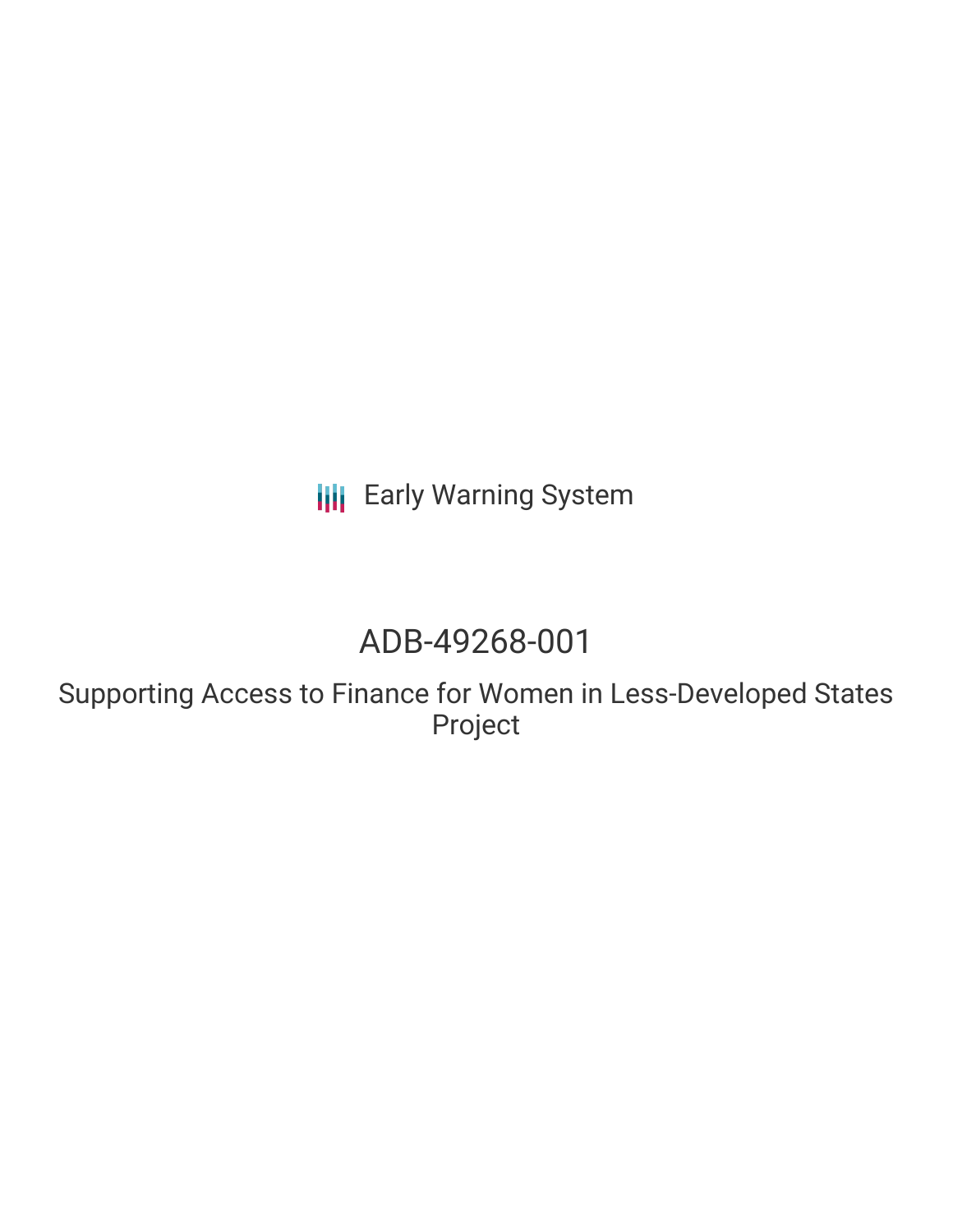

### Early Warning System Supporting Access to Finance for Women in Less-Developed States Project

#### **Quick Facts**

| <b>Countries</b>               | India                        |
|--------------------------------|------------------------------|
| <b>Financial Institutions</b>  | Asian Development Bank (ADB) |
| <b>Status</b>                  | Approved                     |
| <b>Bank Risk Rating</b>        | FI                           |
| <b>Voting Date</b>             | 2016-09-20                   |
| <b>Borrower</b>                | IndusInd Bank                |
| <b>Sectors</b>                 | Finance                      |
| <b>Investment Type(s)</b>      | Loan                         |
| <b>Investment Amount (USD)</b> | \$200.00 million             |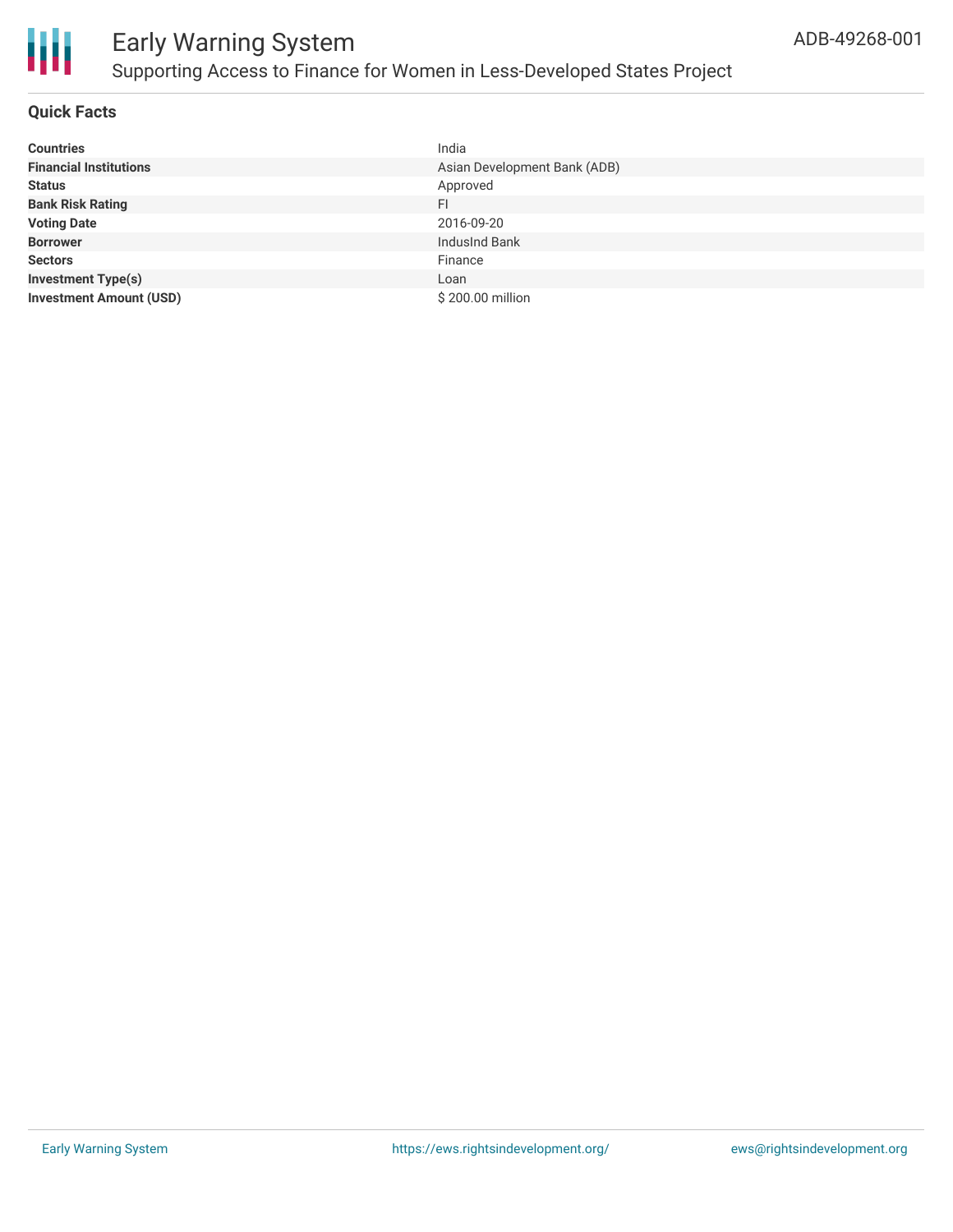

#### **Project Description**

According to the bank website, ADB will provide a senior loan of up to \$200 million for up to 7 years to IndusInd Bank (Bank) in India to help it grow its inclusive finance portfolio using the business correspondent (BC) model, with the objective of driving financial inclusion by providing credit to significantly underserved market segments, including women.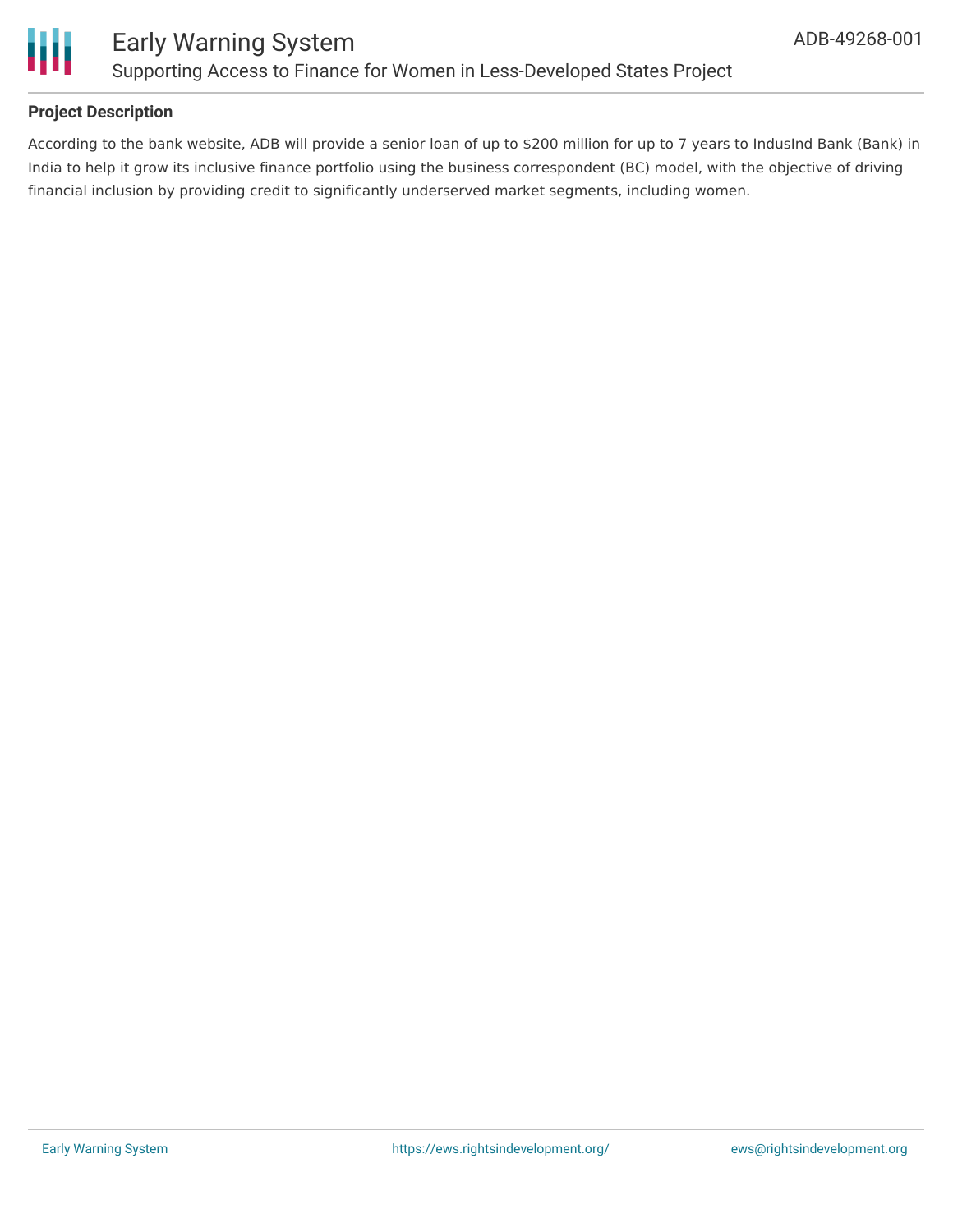

#### **Investment Description**

Asian Development Bank (ADB)

#### **Financial Intermediary**

Financial Intermediary: A commercial bank or financial institution that receives funds from a development bank. A financial intermediary then lends these funds to their clients (private actors) in the form of loans, bonds, guarantees and equity shares. Financial intermediaries include insurance, pension and equity funds. The direct financial relationship is between the development bank and the financial intermediary.

• [IndusInd](file:///actor/1924/) Bank (Financial Intermediary)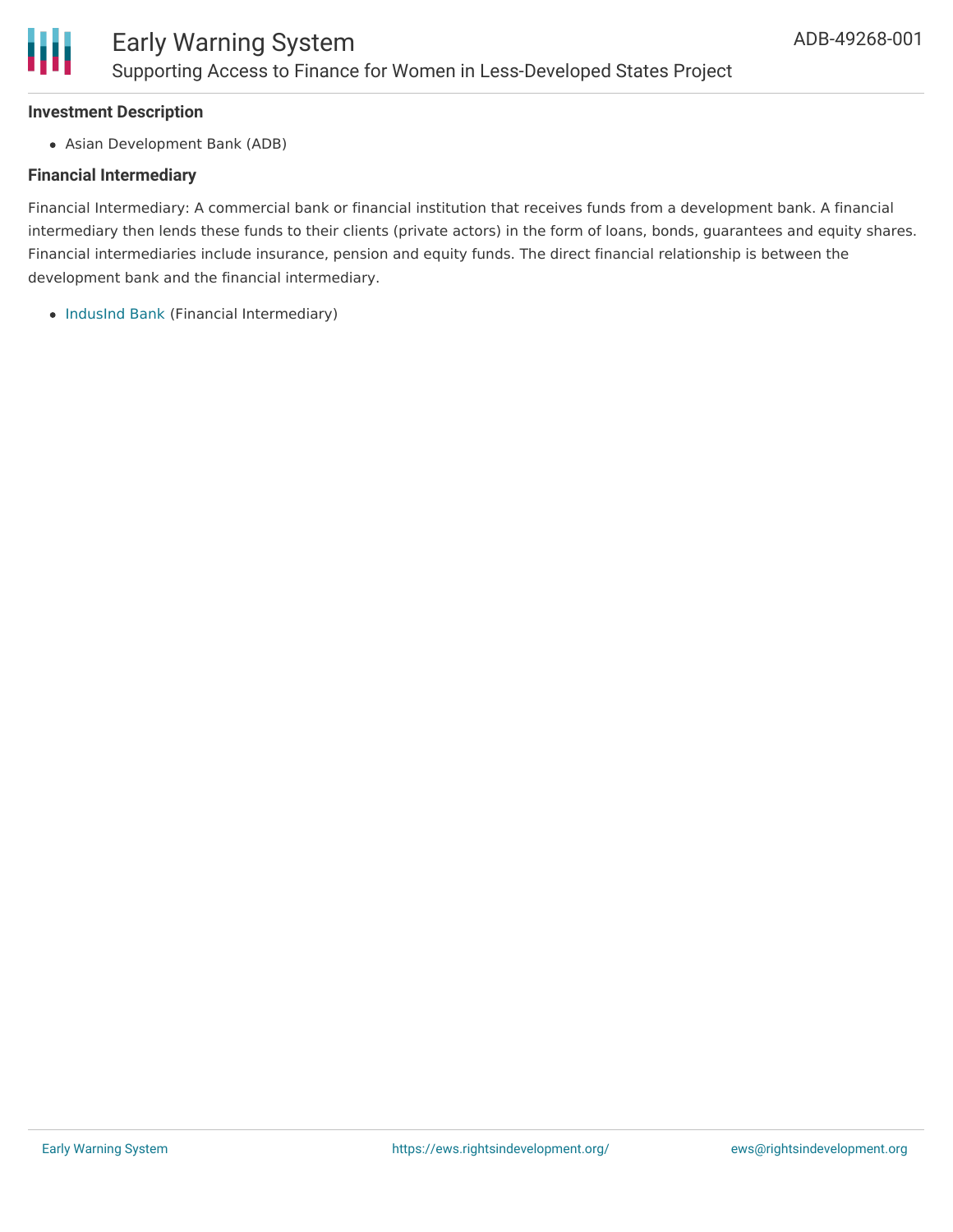

#### **Contact Information**

Responsible ADB Department Private Sector Operations Department Responsible ADB Division Private Sector Financial Institutions Division Responsible ADB Officer Doukidis, Doukas

#### **ACCOUNTABILITY MECHANISM OF ADB**

The Accountability Mechanism is an independent complaint mechanism and fact-finding body for people who believe they are likely to be, or have been, adversely affected by an Asian Development Bank-financed project. If you submit a complaint to the Accountability Mechanism, they may investigate to assess whether the Asian Development Bank is following its own policies and procedures for preventing harm to people or the environment. You can learn more about the Accountability Mechanism and how to file a complaint at: http://www.adb.org/site/accountability-mechanism/main